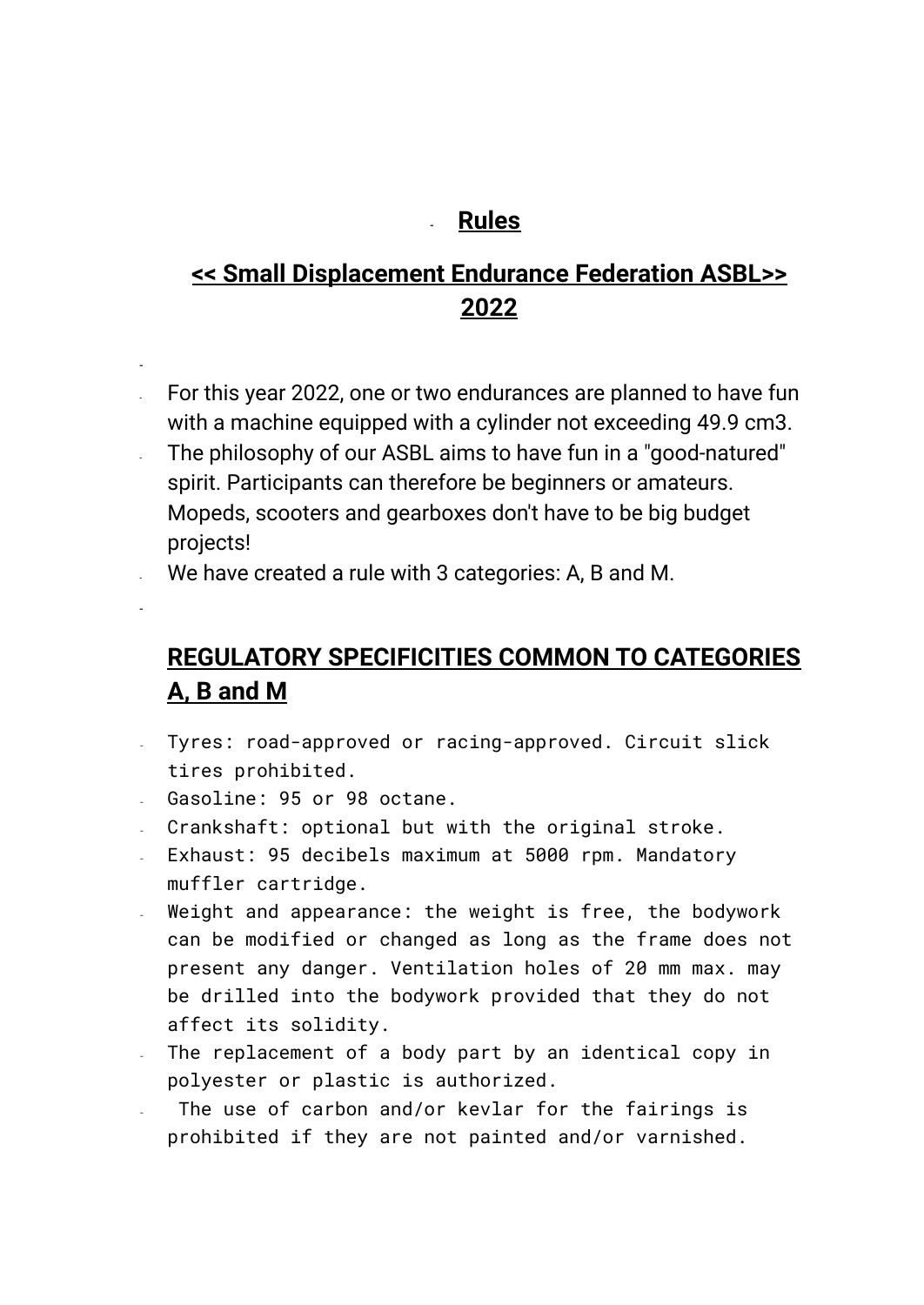- Circuit Breaker: A working ignition circuit breaker is mandatory. It must be fixed on the upper part of the machine and be connected to the pilot by a wire.
- Tank: choice: either original, or a steel or aluminum tank of your choice. It must be firmly fixed. Only one tank (no additional tank)!
- Handlebar: free choice of stem and handlebar. Solidly mounted elements. Bar ends mandatory.
- Battery: Gel only, properly secured. Acid batteries prohibited.
- Brakes: free choice. At the front, the clamp can be fixed by an intermediate piece and must be of good quality, mounted in the rules of the art. Lever tips should be rounded. The clamp fixing bolts must be tied off.
- Wheels: mandatory pinning of the front and rear wheels.
- Technical/conformity/safety checks: these can take place before practice and before, or after, the heats.
- Race numbers: digits at least 15 cm high, clearly legible. Category A, black background; B white background.
- Lighting: for daytime racing, the lights can be removed. If left, must be taped.

### **CATEGORY A (air cooled only)**

- Frame: original (conforms to the machine leaving the factory intended for public roads), reinforcement authorized.
- Rear suspension and fork: choice, so original or other.
- Braking system: optional, therefore original or other.
- Cylinder and head: 49.9cc AIR selectable; cylinder head of your choice.
- Carter: original or G1, provided for the type of cyclo.
- Carburetor: optional, maximum 19.
- Air box: minimum 1 liter capacity, filtering element mandatory.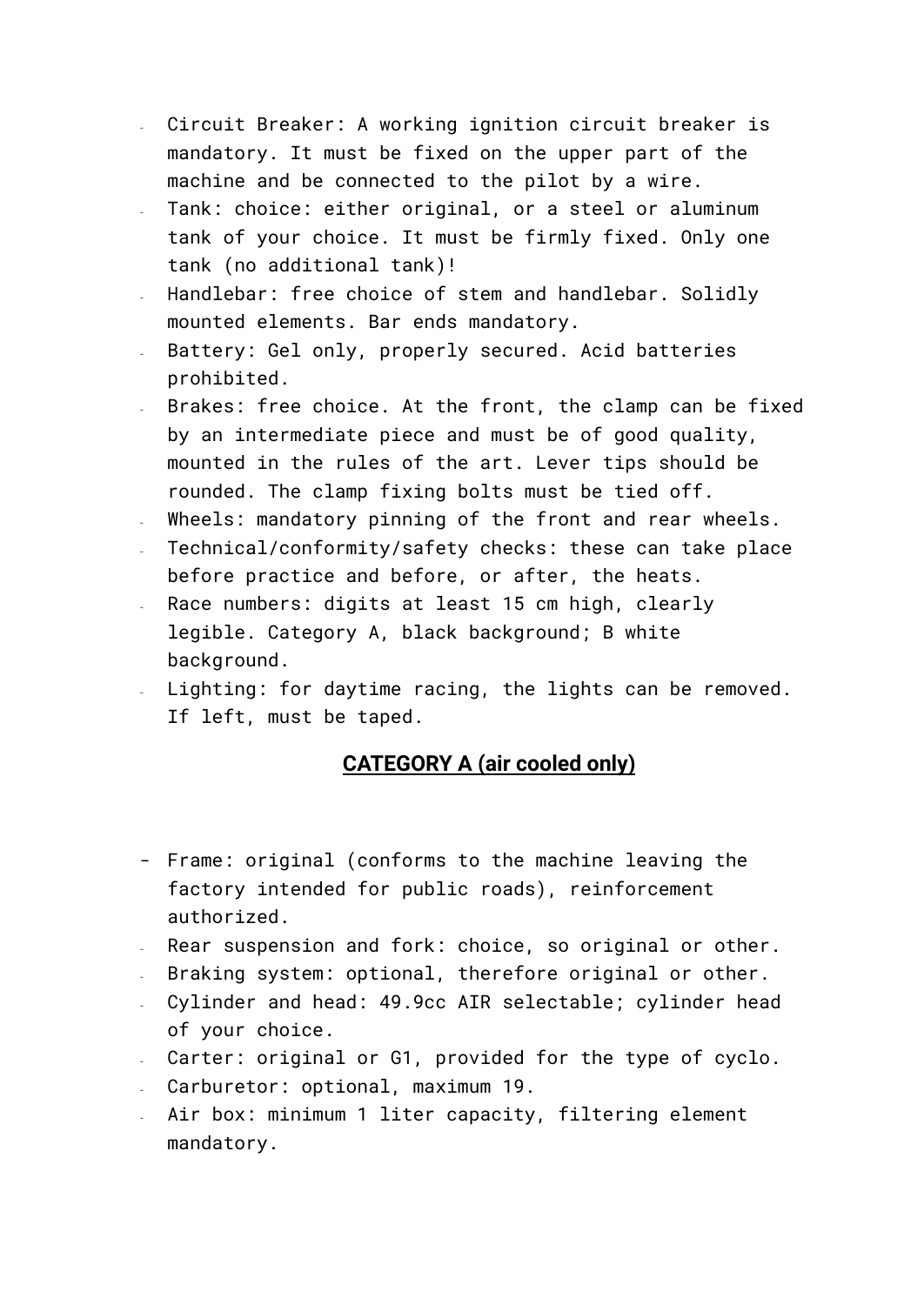- Variator/transmission/clutch: choice, therefore original or other.
- Ignition: original. De-parasitized spark plug cap, minimum 5000 ohms required. Choice of CDI.
- For cyclos with platinized screws, it is allowed to adapt an electronic ignition from the manufacturer.
- Examples: a Honda Camino can run with a Honda PX ignition, a Peugeot 103 can run with a 103 RCX ignition, etc.).
- Exhaust: optional, commercially available only. No craft pot! Must not exceed a vertical line, drawn directly above the rear tire.

#### **CATEGORY B (air or water cooling)**

- Frame: original (conforms to the machine leaving the factory intended for public roads), reinforcement authorized.
- Rear suspension and fork: optional.
- Braking system: optional.
- Cylinder and cylinder head: 49.9 cm3 AIR or LIQUID. Free choice of model and brand.
- Casing: original or G1 or G2, preparation authorized, but addition of material prohibited, except cold welding.
- Carburettor: free-choice; no limit..
- Air box: minimum 1 liter capacity, filtering element compulsory.
- Variator/ transmission/ clutch: choice.
- Ignition: free choice. De-parasitized spark plug cap, minimum 5000 ohms required.
- Exhaust: optional, commercially available only. No craft pot! Must not exceed a vertical line, drawn directly above the rear tire.